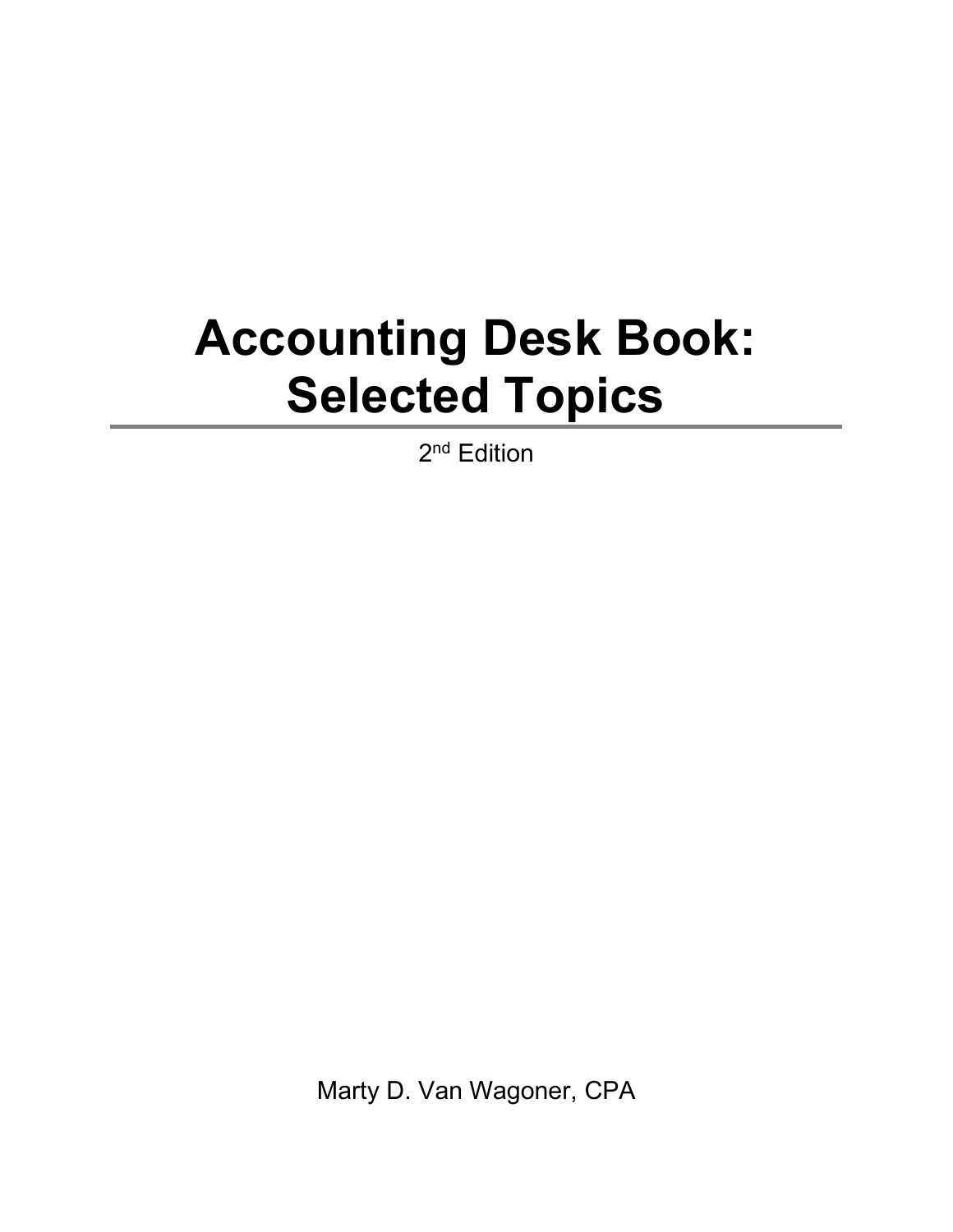## **Table of Contents**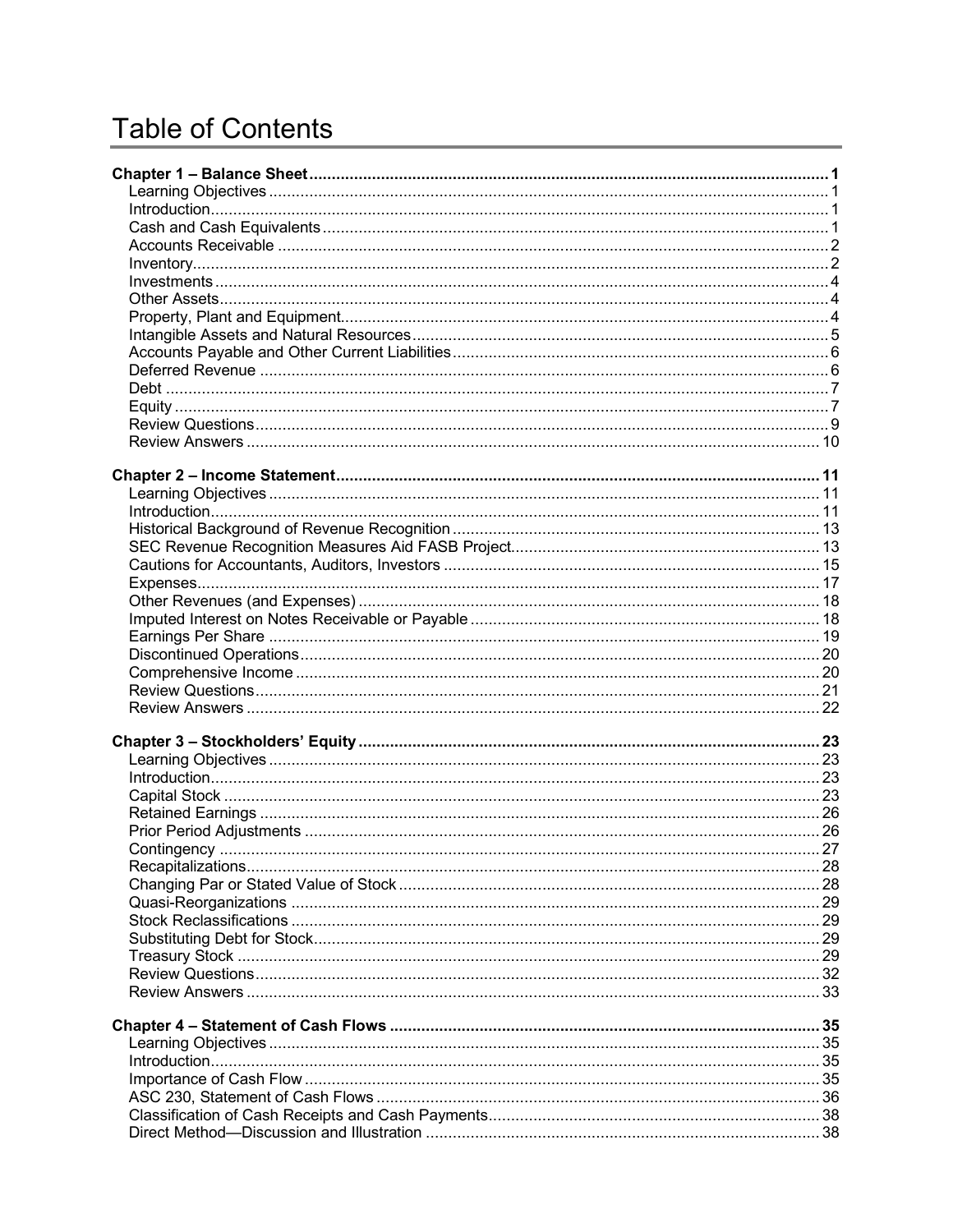| Chapter 8 - Change in Accounting Methods and Consideration of Accounting Periods  103 |  |
|---------------------------------------------------------------------------------------|--|
|                                                                                       |  |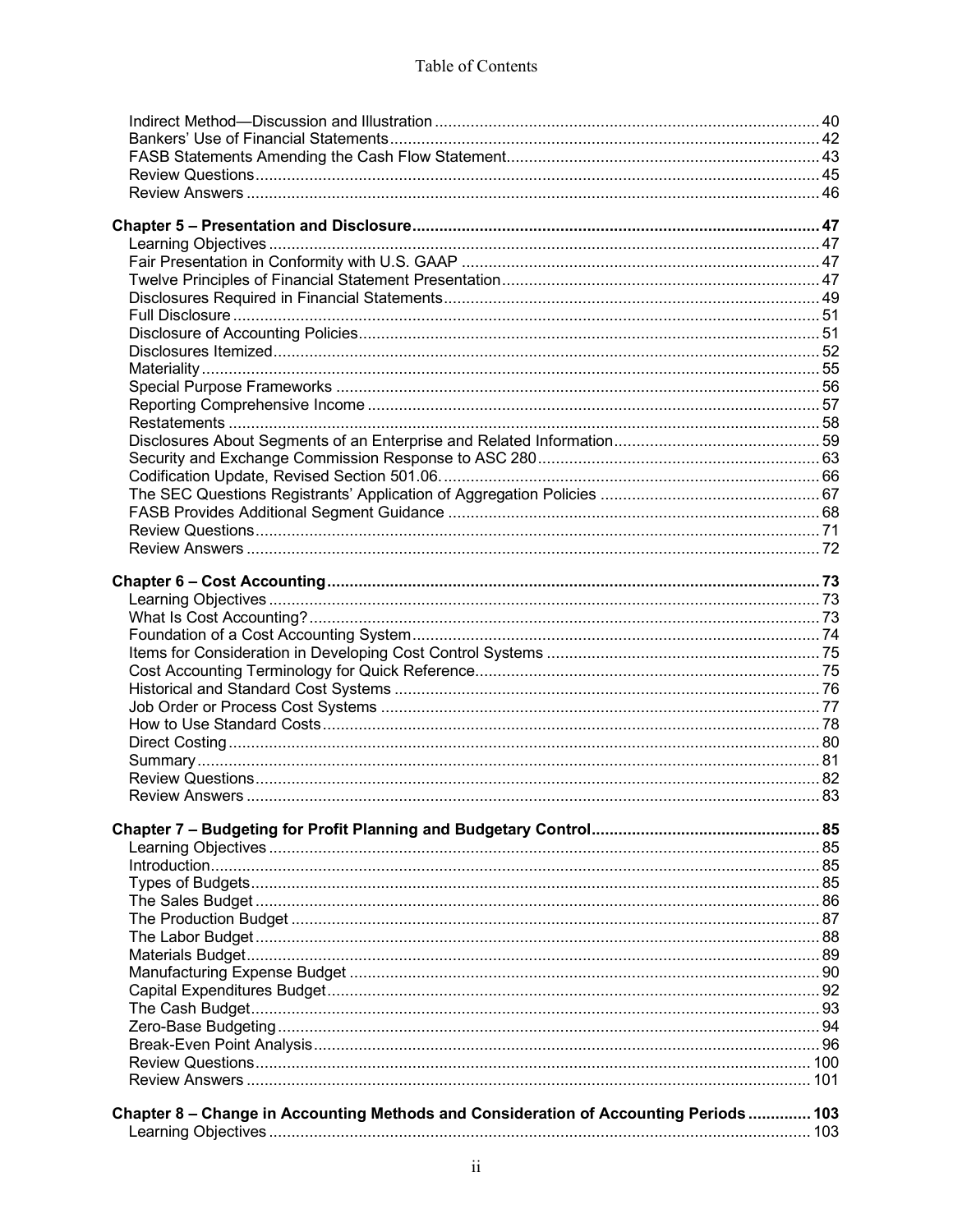| Clarification and Advice from the Director of the Office of Professional Responsibility 153 |  |
|---------------------------------------------------------------------------------------------|--|
|                                                                                             |  |
|                                                                                             |  |
|                                                                                             |  |
|                                                                                             |  |
|                                                                                             |  |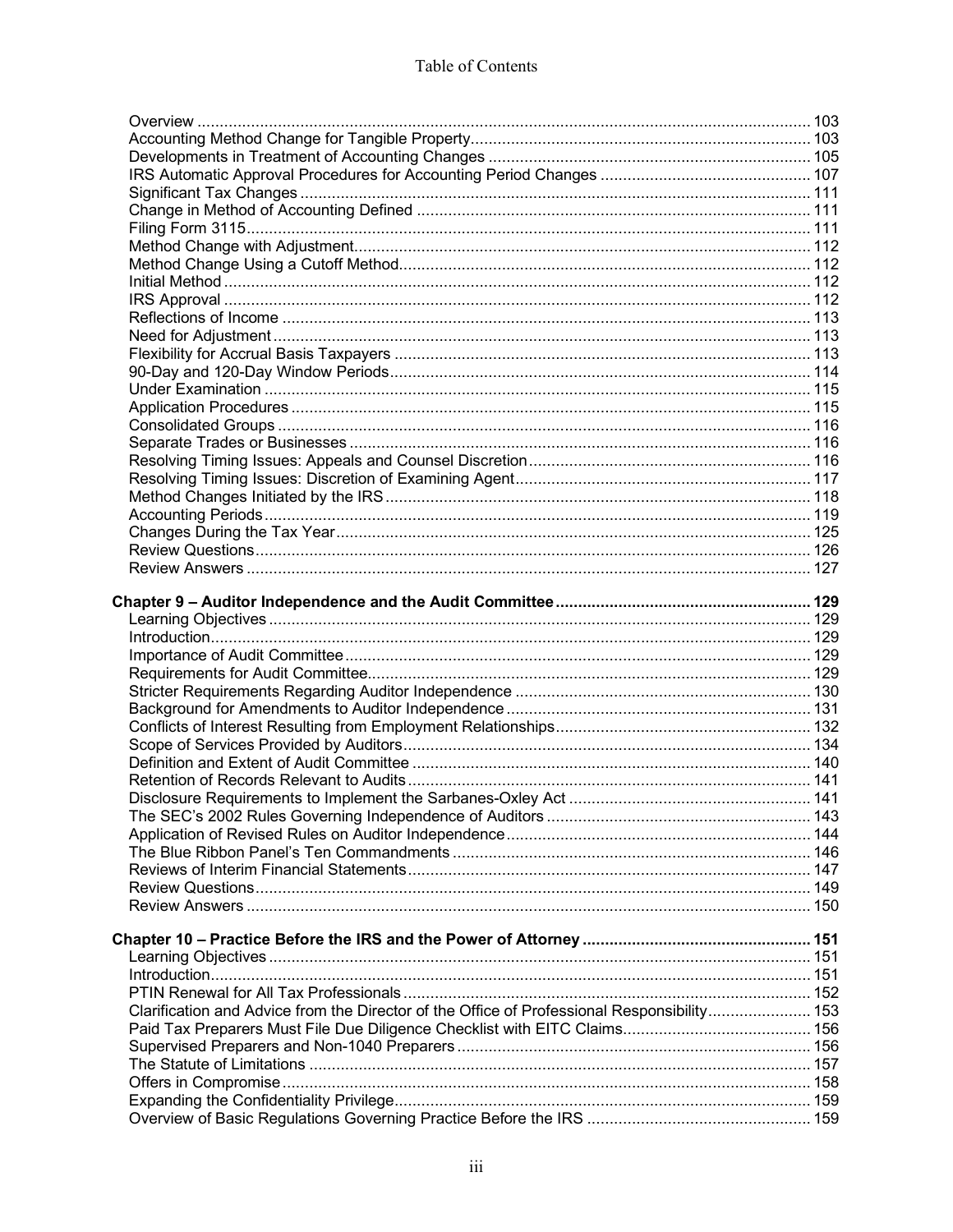| Federal Insurance Office Requests Comments on Global Reinsurance Market 224 |  |
|-----------------------------------------------------------------------------|--|
|                                                                             |  |
|                                                                             |  |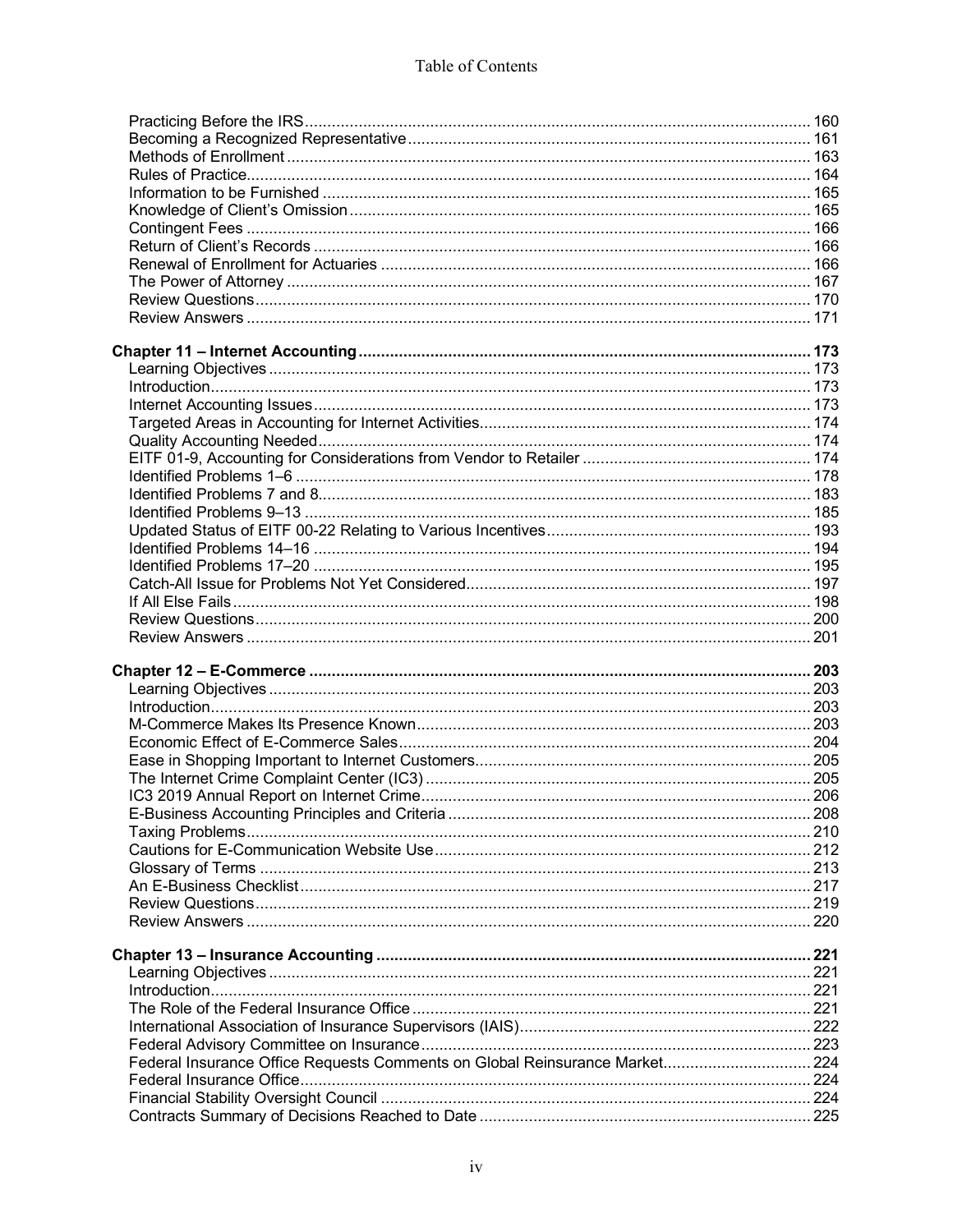| Discussion Paper Seeks Input on Improving the Financial Reporting for Insurance Contracts 226    |  |
|--------------------------------------------------------------------------------------------------|--|
|                                                                                                  |  |
|                                                                                                  |  |
|                                                                                                  |  |
| Financial Accounting Standards Board Statements that Cover Accounting and Reporting by Insurance |  |
|                                                                                                  |  |
|                                                                                                  |  |
|                                                                                                  |  |
|                                                                                                  |  |
|                                                                                                  |  |
|                                                                                                  |  |
|                                                                                                  |  |
|                                                                                                  |  |
|                                                                                                  |  |
|                                                                                                  |  |
|                                                                                                  |  |
|                                                                                                  |  |
|                                                                                                  |  |
|                                                                                                  |  |
|                                                                                                  |  |
|                                                                                                  |  |
|                                                                                                  |  |
|                                                                                                  |  |
|                                                                                                  |  |
|                                                                                                  |  |
|                                                                                                  |  |
|                                                                                                  |  |
|                                                                                                  |  |
|                                                                                                  |  |
|                                                                                                  |  |
|                                                                                                  |  |
|                                                                                                  |  |
|                                                                                                  |  |
|                                                                                                  |  |
|                                                                                                  |  |
|                                                                                                  |  |
|                                                                                                  |  |
|                                                                                                  |  |
|                                                                                                  |  |
|                                                                                                  |  |
|                                                                                                  |  |
|                                                                                                  |  |
|                                                                                                  |  |
|                                                                                                  |  |
|                                                                                                  |  |
|                                                                                                  |  |
|                                                                                                  |  |
|                                                                                                  |  |
|                                                                                                  |  |
|                                                                                                  |  |
|                                                                                                  |  |
|                                                                                                  |  |
|                                                                                                  |  |
|                                                                                                  |  |
|                                                                                                  |  |
|                                                                                                  |  |
|                                                                                                  |  |